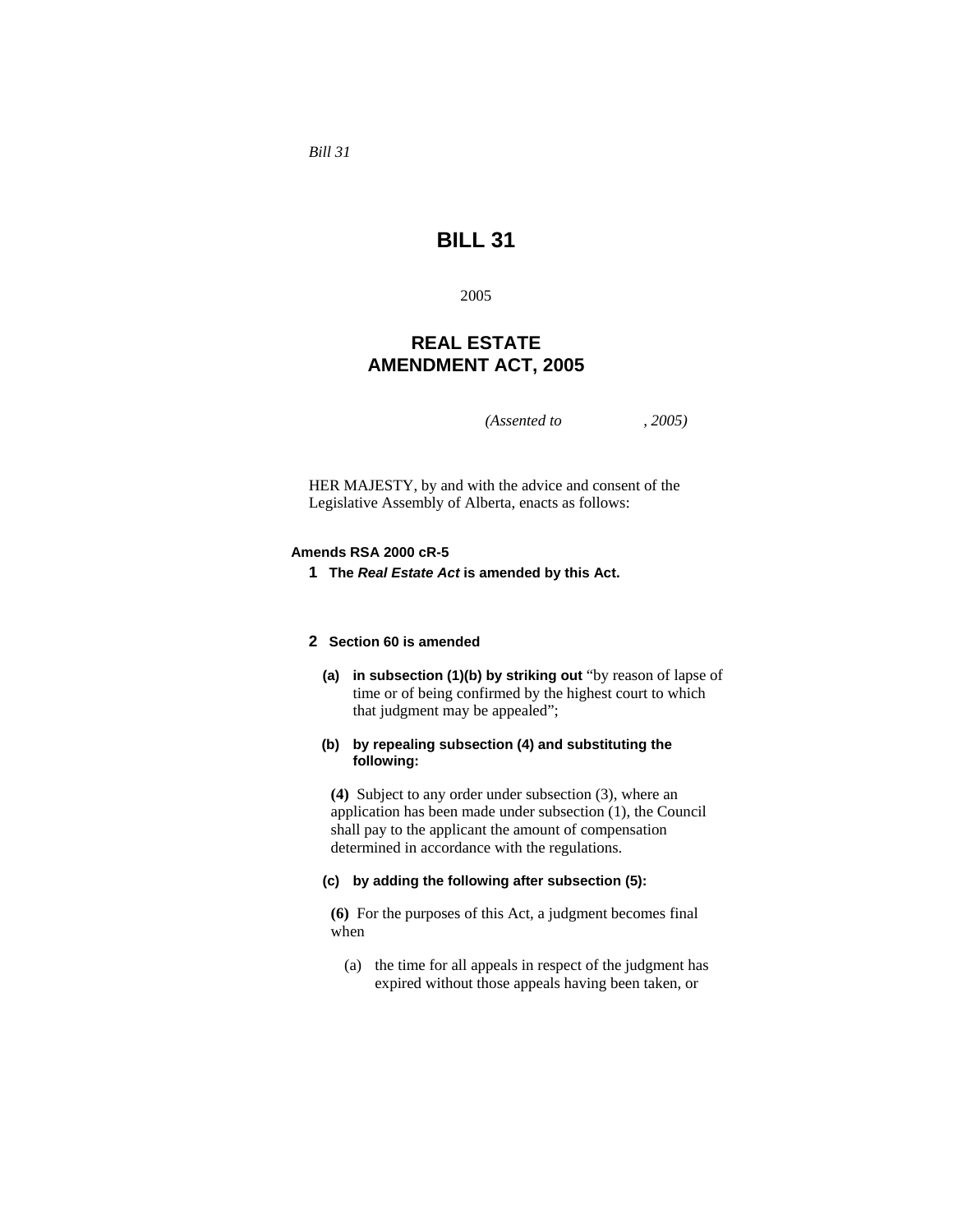(b) all appeals have been concluded and the judgment has not been set aside or varied.

#### **3 The following is added after section 60:**

#### **Eligibility**

**60.1** Despite section 60(1), the following persons are not eligible to apply to the Council for compensation from the Fund:

- (a) a bank, loan corporation, trust corporation, credit union or treasury branch, or any other financial institution, whose business includes the lending of money by way of mortgage security or otherwise, or a subsidiary, within the meaning of section 2 of the *Business Corporations Act*, of any of them;
- (b) any person who in the Council's opinion knowingly participated in or was wilfully blind to the fraud or breach of trust of the industry member that gave rise to the judgment against the industry member;
- (c) any corporation or other entity carrying on any business or activity specified or described in the regulations.

### **Payment from Fund**

**60.2(1)** No payment from the Fund shall be made under section 60 unless an application in writing for compensation from the Fund is received by the Council within one year from the date on which a judgment referred to in section 60 becomes final.

**(2)** In addition to the application referred to in subsection (1), an applicant shall provide the Council with the following:

- (a) the judgment with respect to which the application is made;
- (b) the statement of claim or other document that initiated the action to which the judgment relates;
- (c) evidence satisfactory to the Council that the judgment has become final;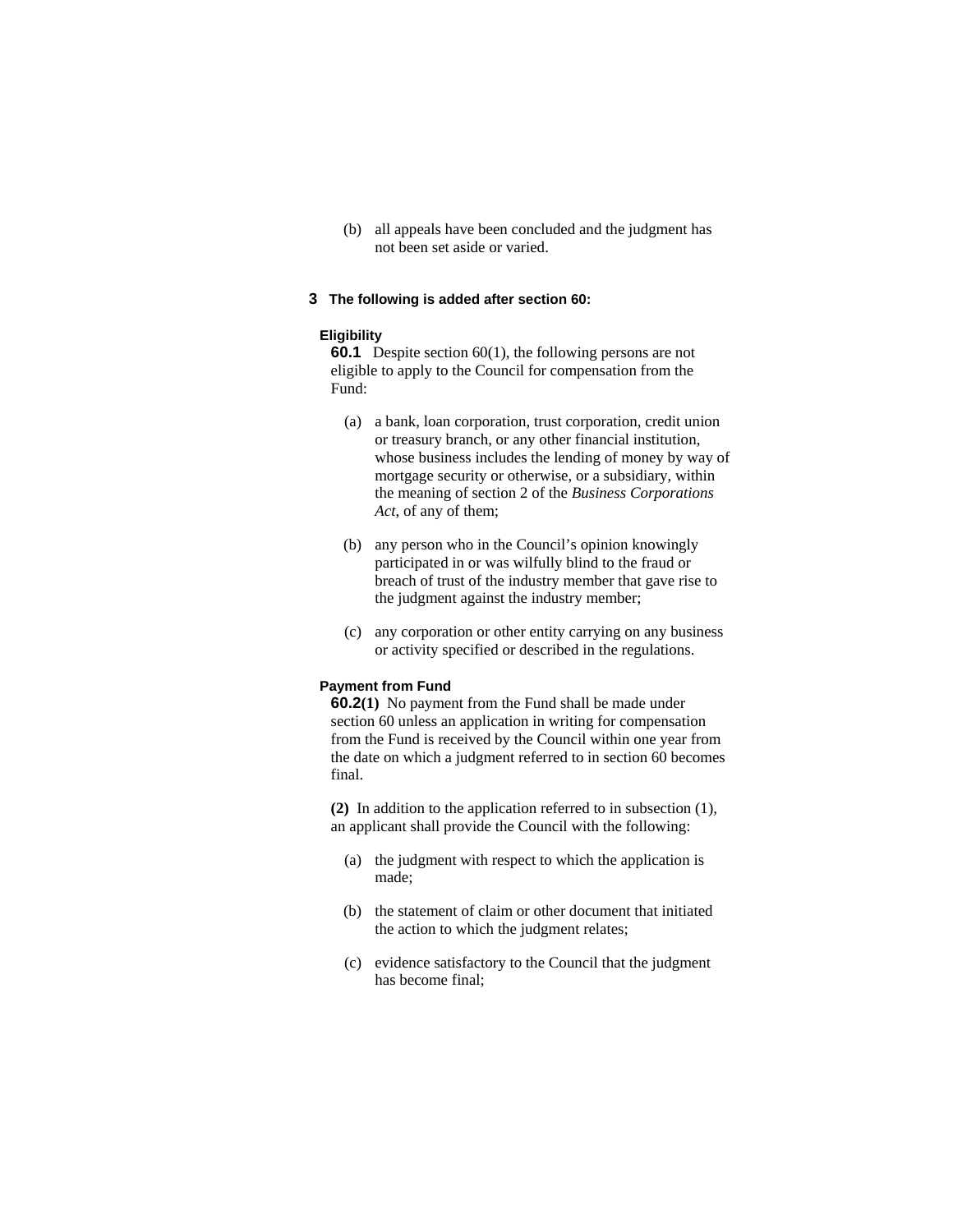- (d) an irrevocable assignment of all or part of the judgment from the applicant to the Council, in a form acceptable to the Council;
- (e) a statutory declaration stating that the applicant did not participate in and was not wilfully blind to the fraud or breach of trust of the industry member that gave rise to the judgment against the industry member;
- (f) any other information and documents prescribed by the regulations.

**(3)** If the applicant is a body corporate, the statutory declaration under subsection (2)(e) must be made by an officer of the body corporate authorized to make it.

#### **4 Section 84 is amended**

### **(a) by repealing subsection (1) and substituting the following:**

#### **Regulations**

**84(1)** The Lieutenant Governor in Council may make regulations

- (a) exempting persons or classes of persons or transactions in the business of an industry member or classes of such transactions from the application of any of the provisions of this Act;
- (b) specifying or describing a business or activity for the purposes of section 60.1(c).

### **(b) in subsection (2)**

# **(i) by repealing clause (f) and substituting the following:**

 (f) respecting the payment of compensation from the Fund including, without limitation, regulations respecting the maximum payments that may be paid from the Fund based on any one or more factual circumstances relating to an applicant or an industry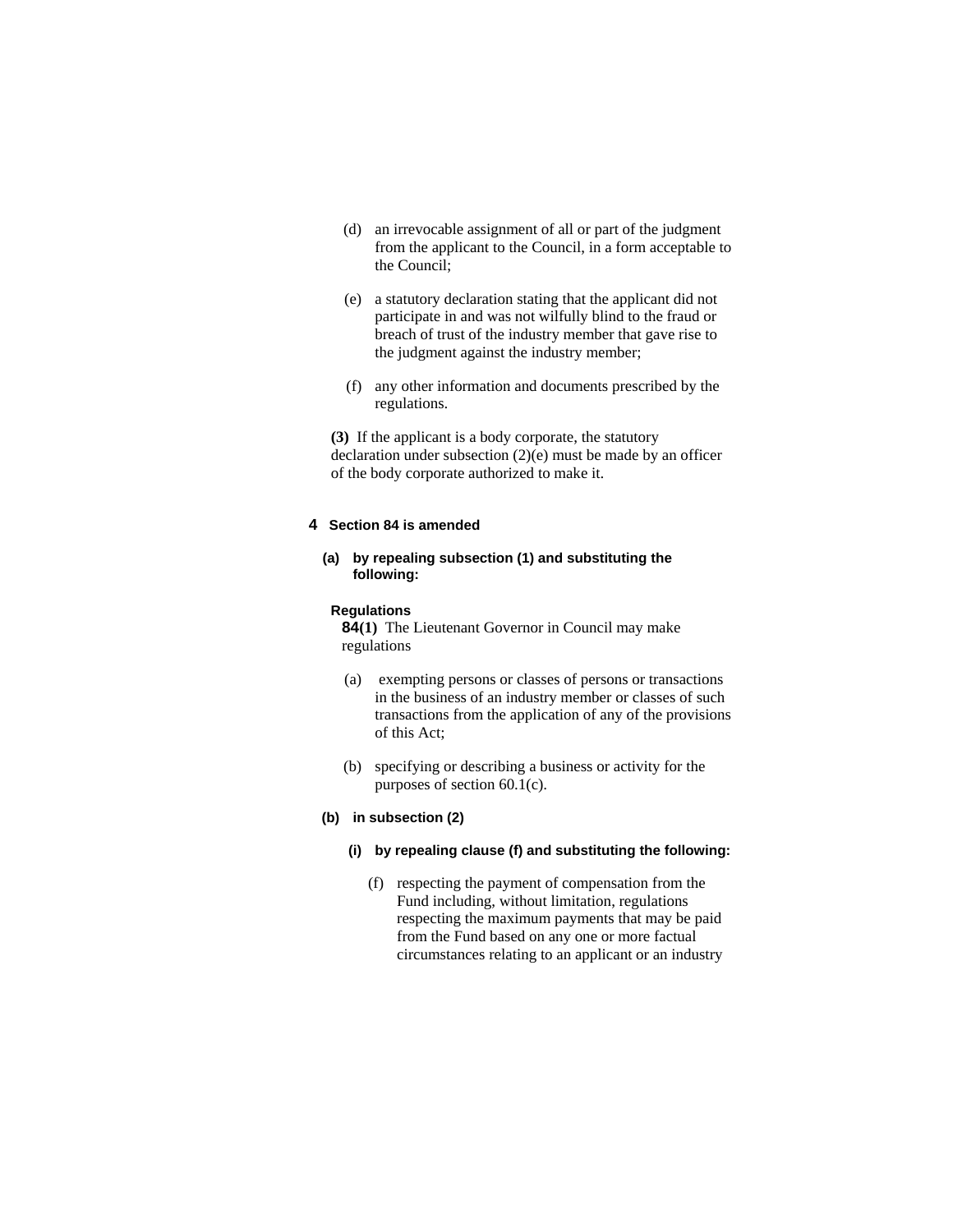member or on any other consideration set out in the regulations;

#### **(ii) by repealing clause (g);**

- **(iii) by adding the following before clause (h):** 
	- (g.1) prescribing the information and documents to be provided by an applicant under section 60.2(2);

**5(1)** In this section, "amended Act" means the *Real Estate Act* as amended by this Act.

**(2)** The amended Act applies only in respect of judgments granted against an industry member after the coming into force of this Act.

#### **Explanatory Notes**

**1** Amends chapter R-5 of the Revised Statutes of Alberta 2000.

**2** Section 60 presently reads in part:

*60(1) When a person obtains a judgment against an industry member of a class provided for in the regulations, and the judgment* 

- *(a) is based on a finding of fraud or breach of trust in respect of a transaction in the business of the industry member,*
- *(b) has become final by reason of lapse of time or of being confirmed by the highest court to which that judgment may be appealed, and*
- *(c) is not satisfied within 30 days after the date that it became final,*